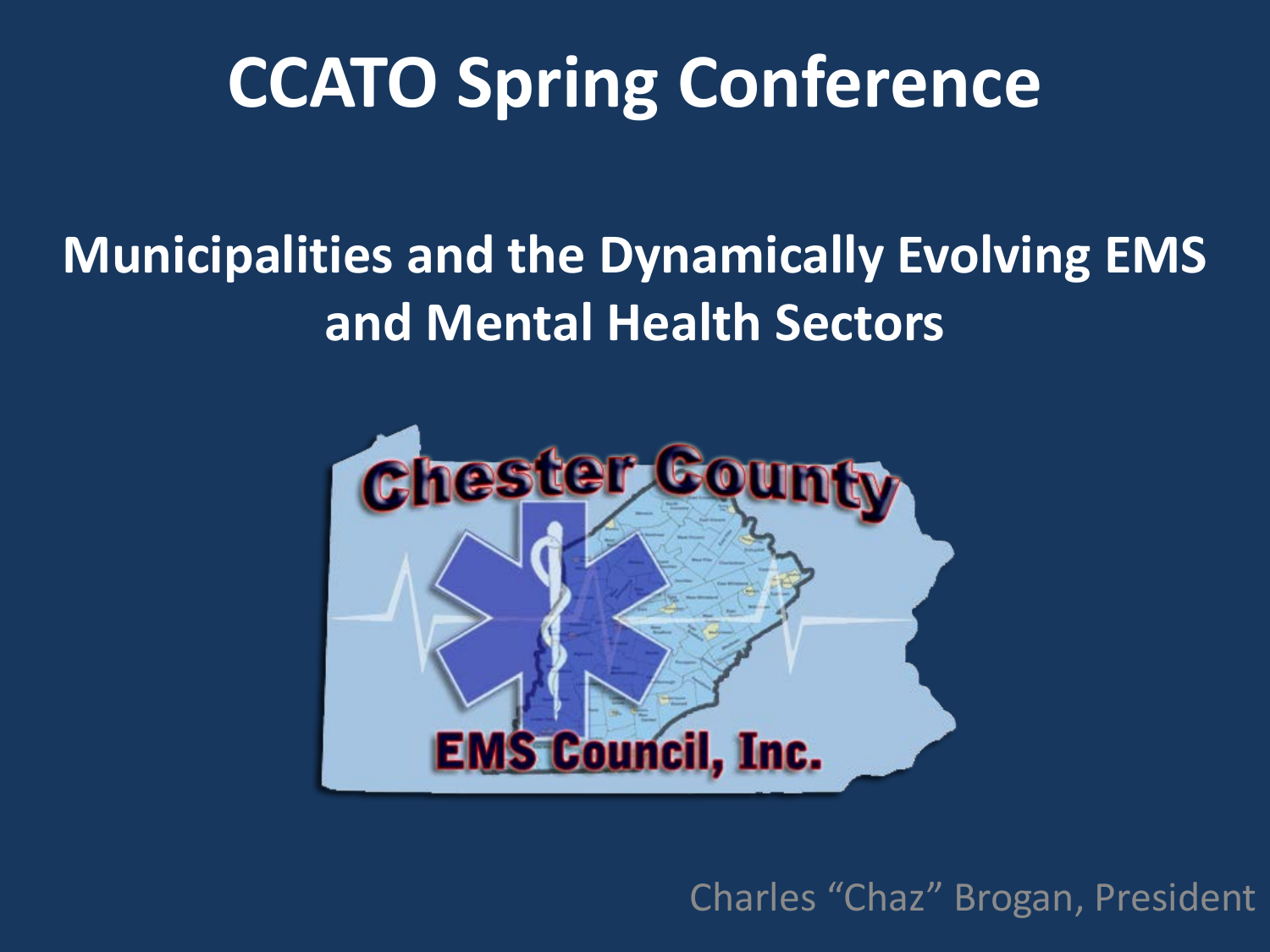# **Chester County EMS Council, Inc.**

- Comprised of EMS agencies, EMS consumers, hospitals, allied health, and public safety agencies having a **vested interest in the provision of emergency medical services**.
- Our purpose is to "**serve as a uniformed voice of EMS** in providing advice and recommendations to local and county governments, EMS agencies, consumers, and other emergency services entities to promote the maintenance and improvement of the EMS system and public safety in Chester County, PA."
- The Council works in close collaboration with the Chester County Department of Emergency Services daily on matters impacting emergency medical services in Chester County, PA.

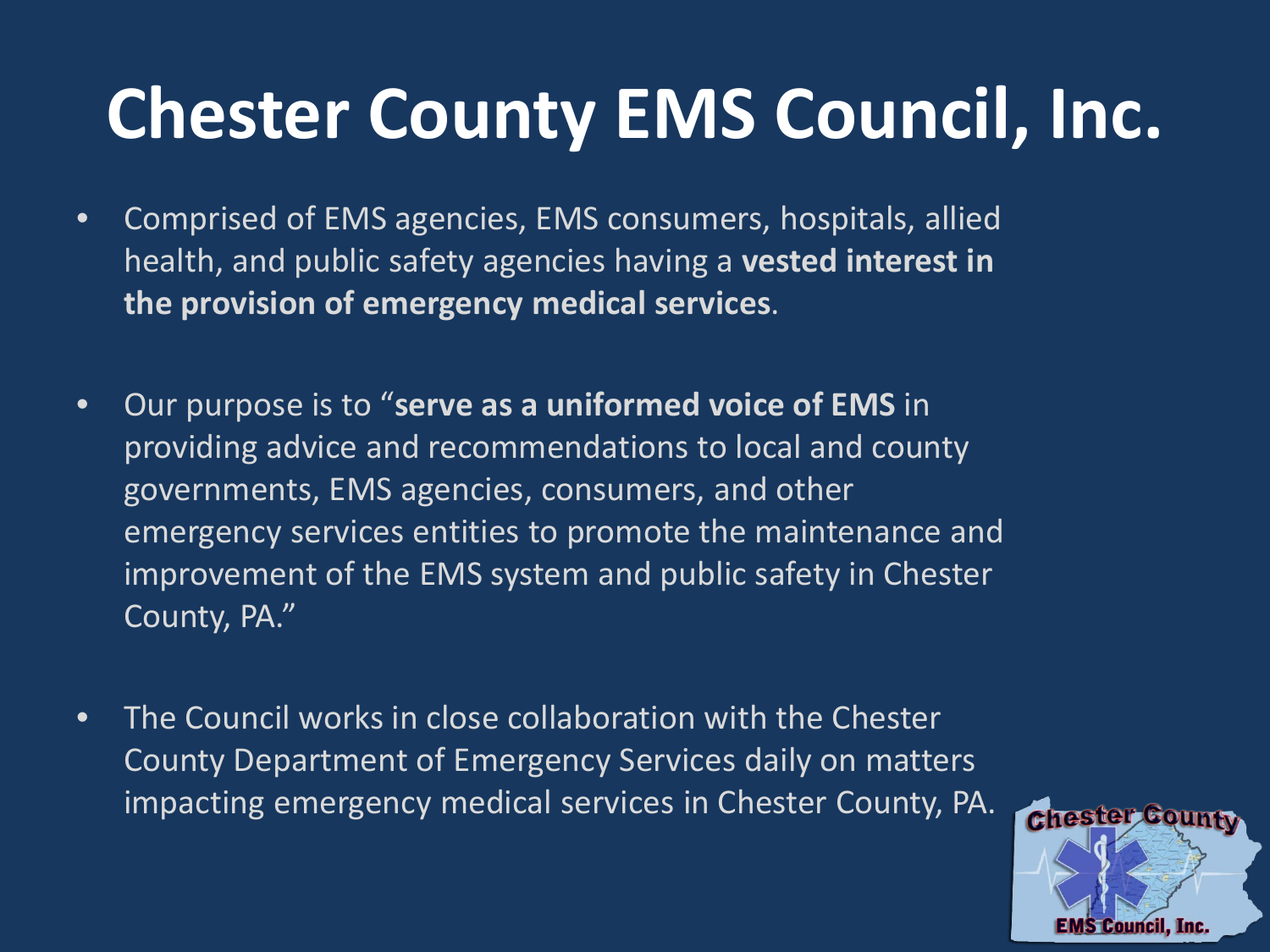# **Emergency Medical Services (EMS)**

- In Chester County:
	- Majority are fire company based
	- **•** One hospital based
	- Some independent agencies
	- Unlike police and some fire services, most EMS organizations are generally **not** tax based.





• Users (insurers) are billed for service

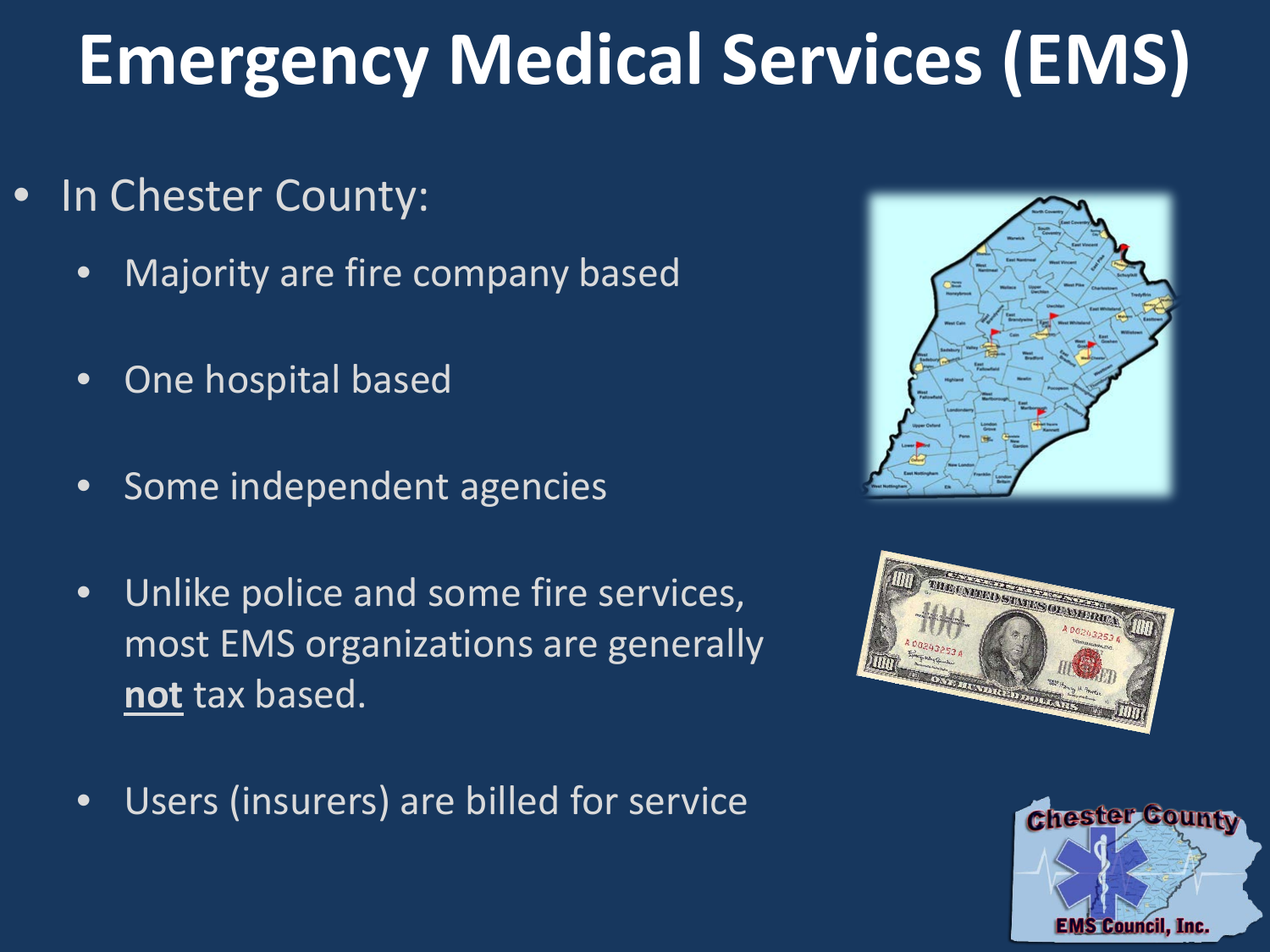## **Where Are We Today?**

- Hospital closures have further stretched Chester County's EMS Agencies
- Increased expenses
	- Longer transports & wall times fuel, maintenance, supplies, medications
	- Rising pay rates to recruit/retain EMS providers
	- Continual decrease in volunteer EMS providers
- More reliance on mutual aid
	- Staffing challenges
	- Increased transport times
	- Increased wall times

#### • Increased EMS provider stress – increased focus on mental health

- Longer transports, longer wait times
- Inflation / pay rates
- Increased risk of provider injury

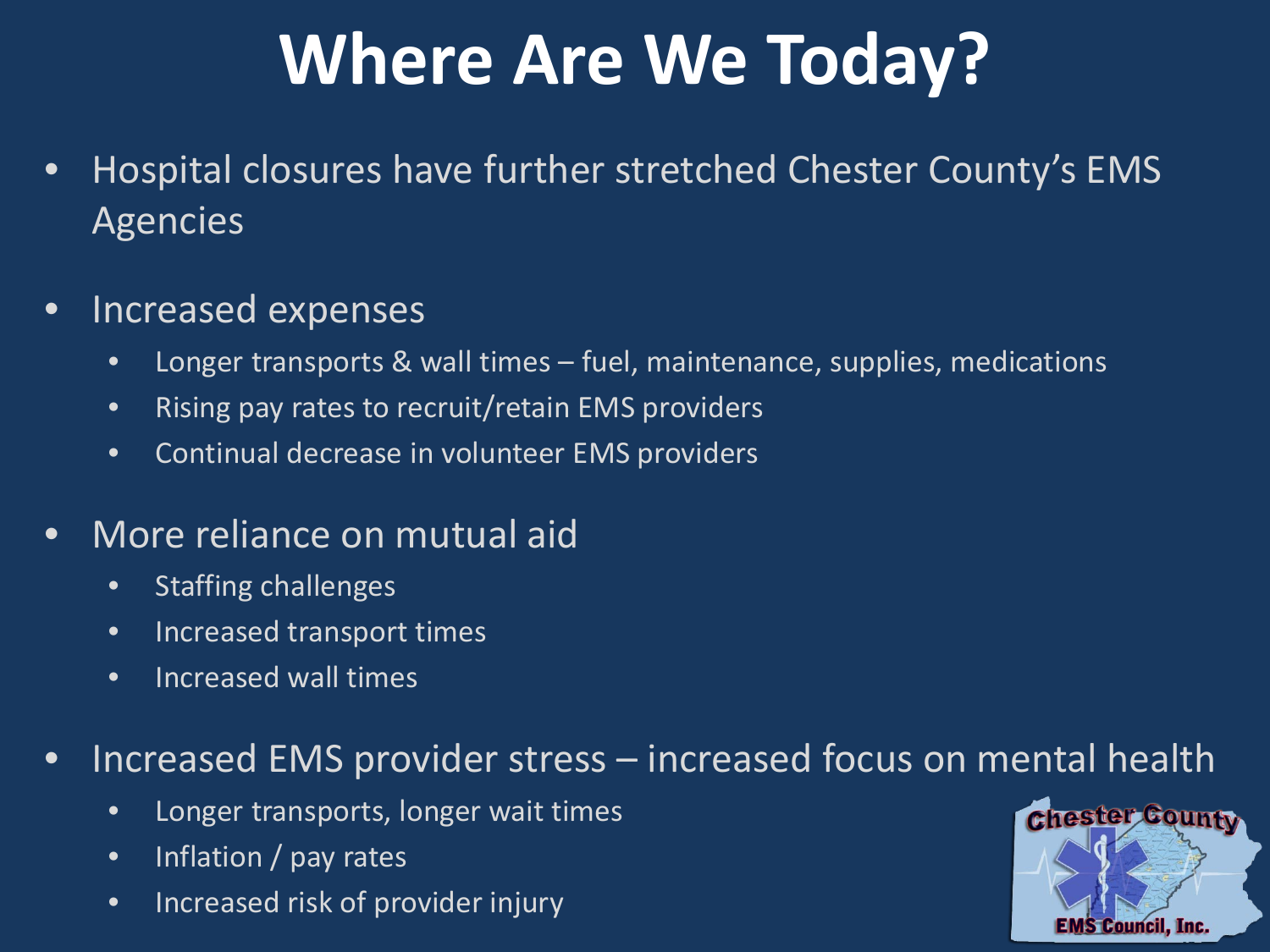#### **Where Are We Today?**

- Communication & Collaboration
	- Working with several County departments and all hospitals to mitigate hospital closure impacts and share information
		- Weekly meetings
	- EMS Council is working closely with all of the other first responder associations in Chester County
	- Many EMS agencies are working together and supporting each other more than ever

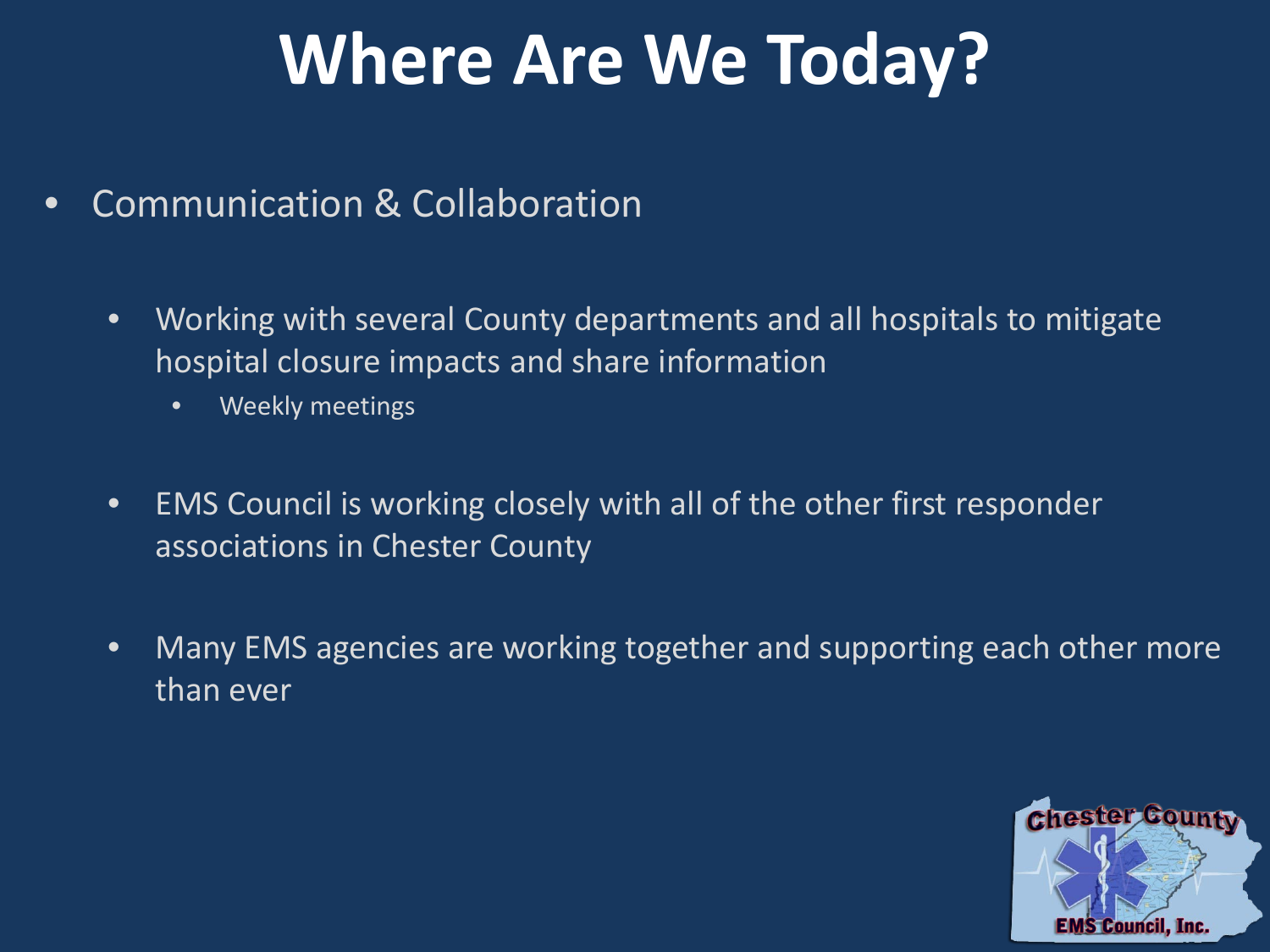### **Hospital Destination**

- Determined by multiple factors:
	- Patient condition
	- Need for specialized services (trauma, burn, pediatric)
	- Patient request
	- Hospital status (High Patient Volume or Divert)
- Providers always try to accommodate the patient's hospital request when possible.

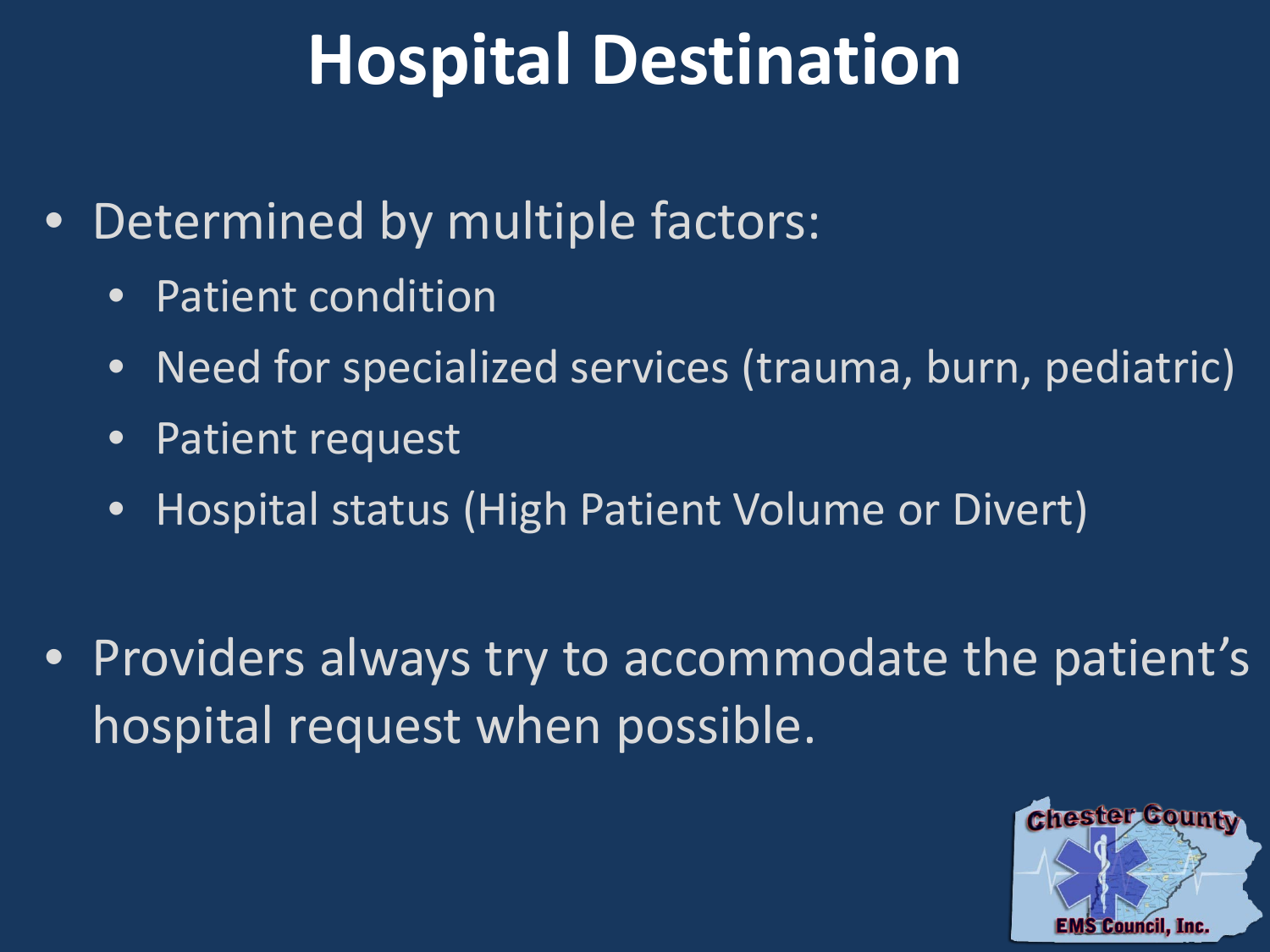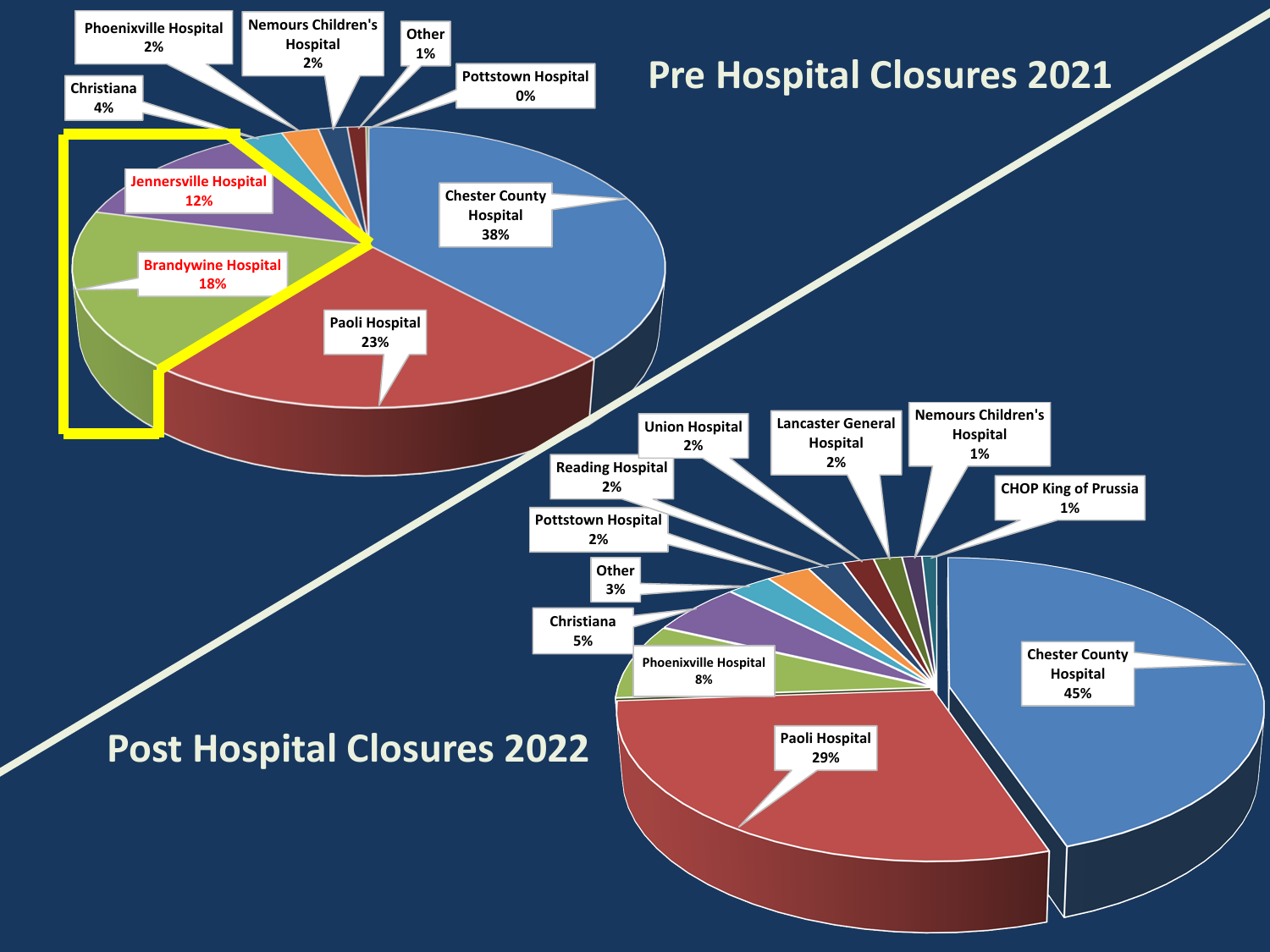#### **EMS Volume & Wall Time**

**Total Transports and Wall Times** 



- The "healthcare surge" appears to be improving
- Overall EMS wall time is decreasing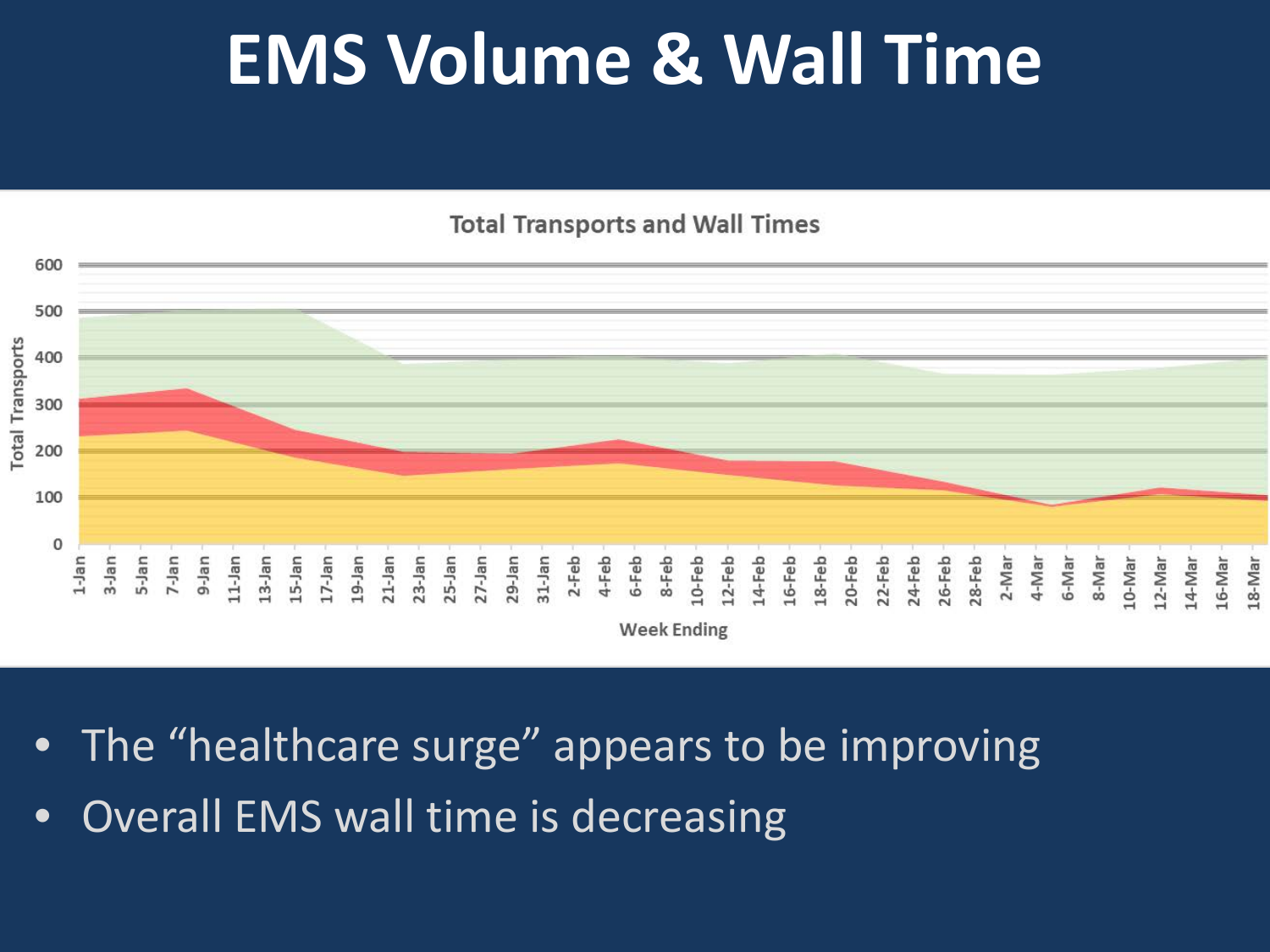### **Behavioral Health**

- Increases in behavioral health EMS calls
- EMS wall time is directly impacted by 1:1 behavioral health patients in the emergency rooms
	- Available rooms & staffing
- Behavioral health patients are being boarded in emergency rooms until they can be placed in an inpatient facility
	- Days to weeks
	- Pediatric behavioral health
- Creating safety concerns inside of our emergency departments
- Moving in a positive direction on BH needs

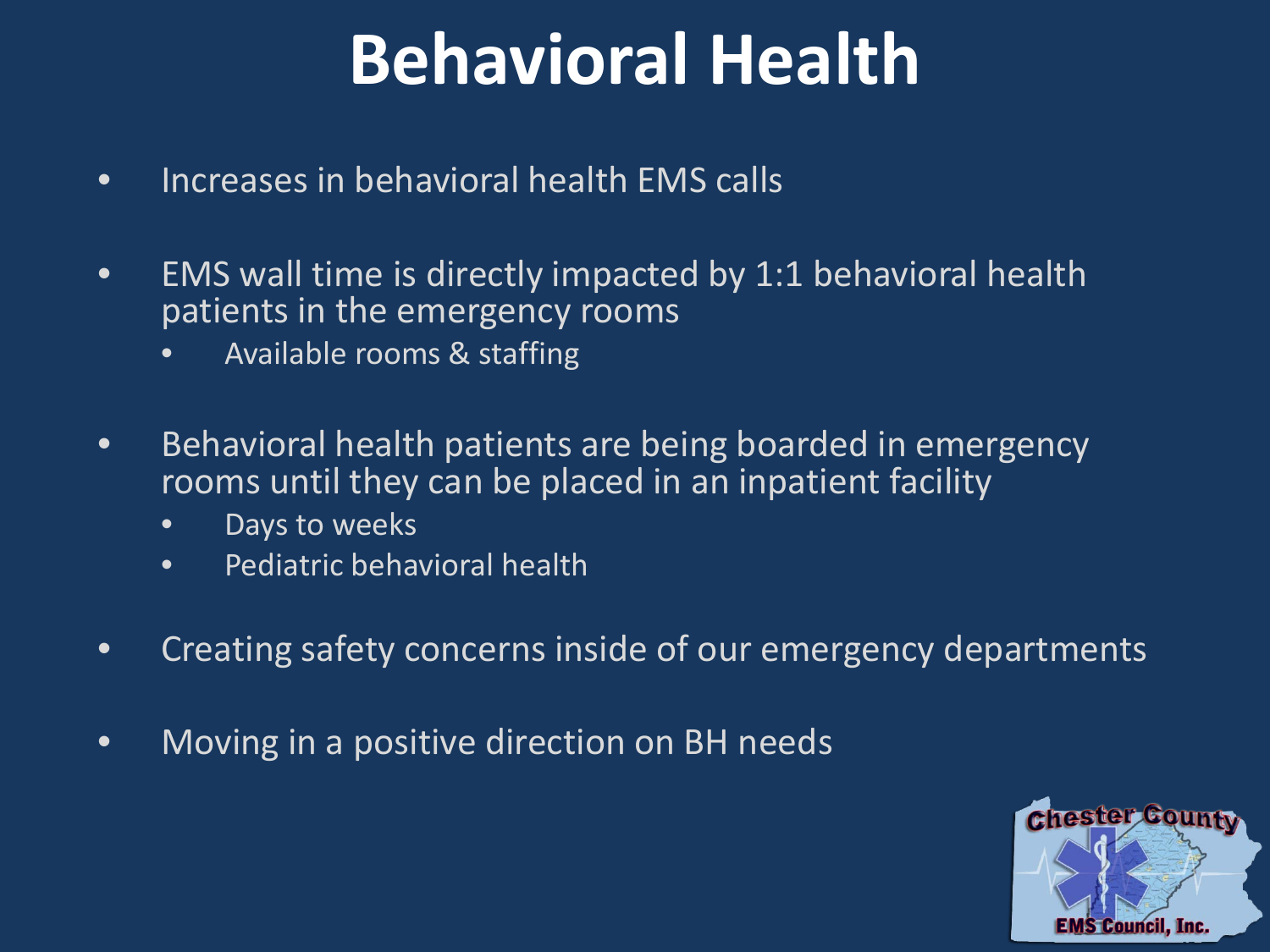#### **EMS Staffing in Chester County**

**80% of agencies report difficulty recruiting new EMS providers**

**57% of agencies report 3 or less current openings**

**26% of agencies report 4 to 6 current openings**

**13% of agencies report more than 7 current openings**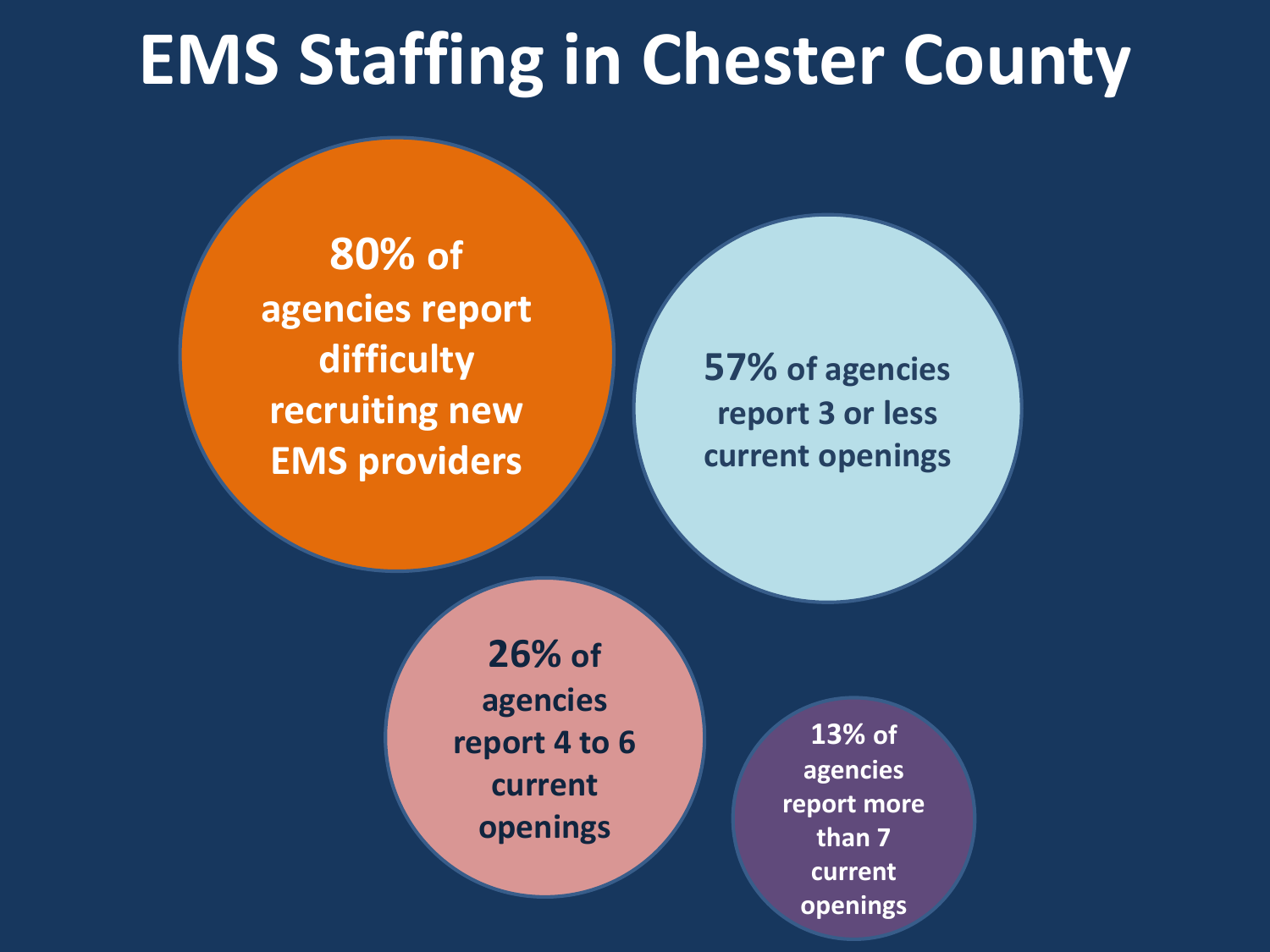#### **EMS Expenses**

- Expenses continue to outrun billing revenue
	- Salaries climbing rapidly
	- Inflation vehicles, equipment, medical supplies, & medications
- Increased expenses related to hospital closures
- Insurance costs rising

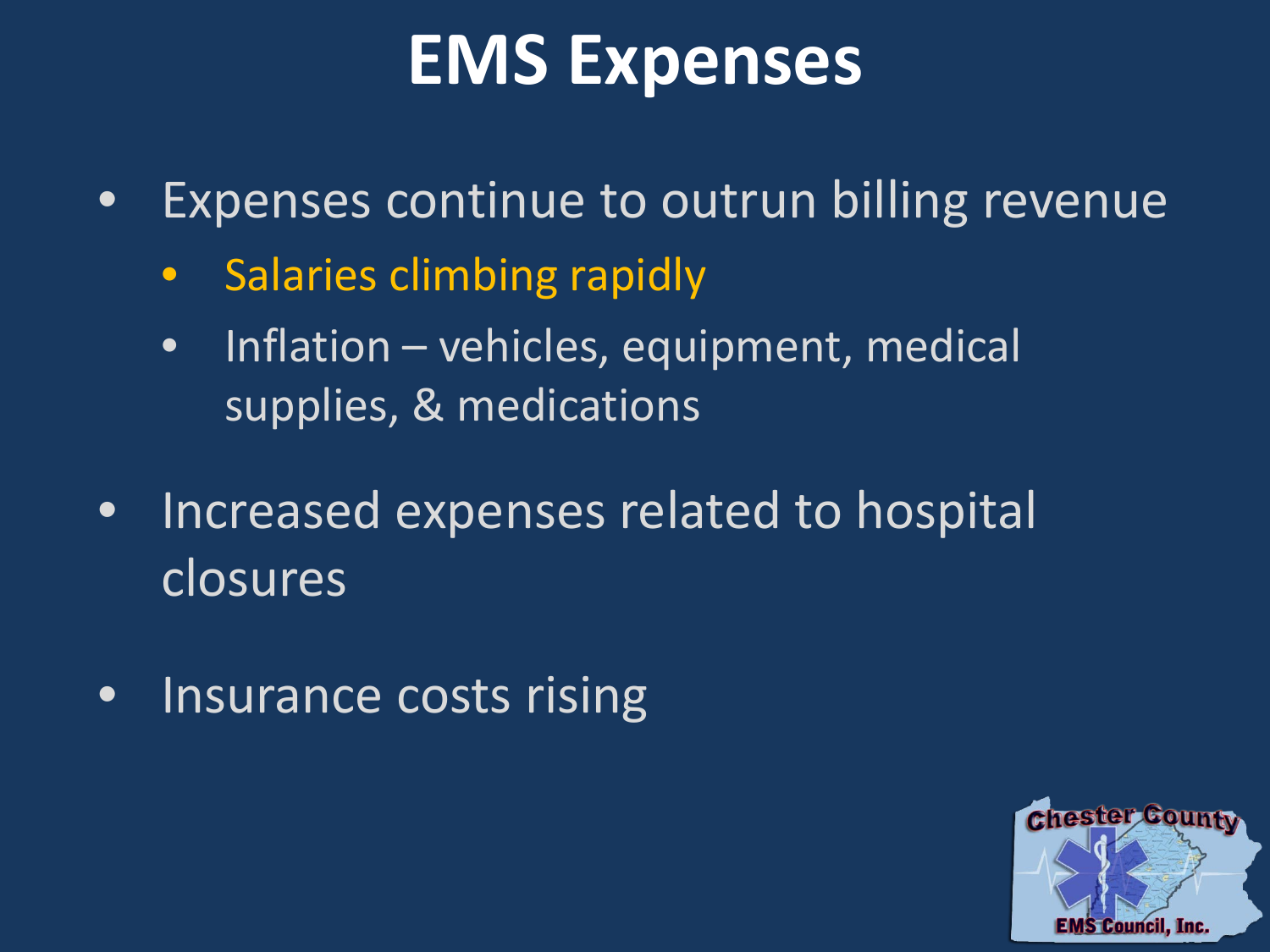#### **Insurance Reimbursement**

- Reimbursements remain fixed by Medicare and Medicaid
- Increased use of high deductible commercial plans – self pay
- Most commercial insurance plans continues to send payment to the patient
	- Patients not turning over their insurance payments to EMS agencies

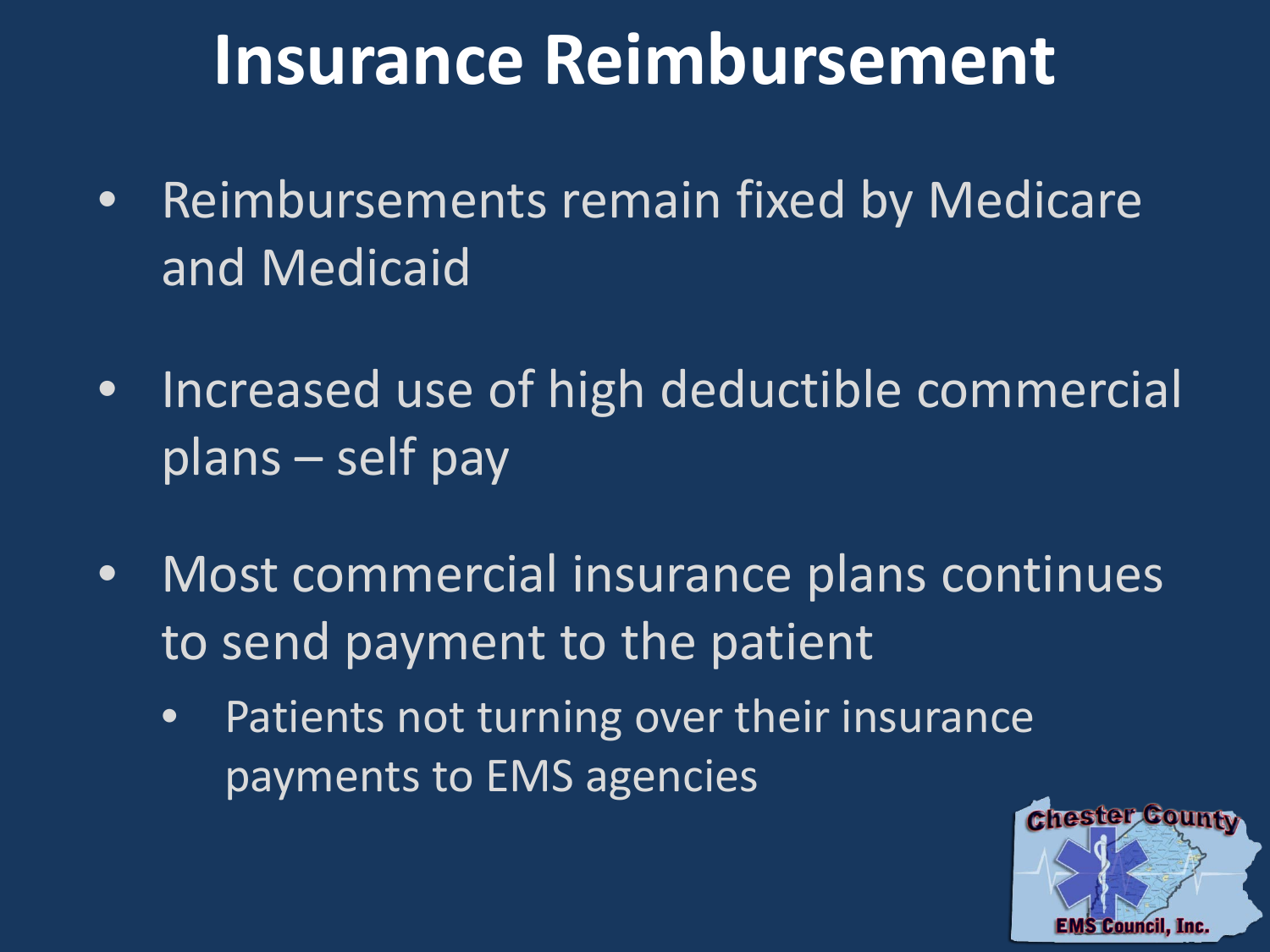#### **Where Do We Go?**

- "Someone, somewhere, should do something!"
	- Little success passing impactful EMS legislation at the state level – stuck in committees / insurance lobby
- Chester County Fire & EMS Strategic Plan
- Recruitment & retention of EMS providers
- Improvement begins at the local level
	- We need to work collaboratively at local and regional levels to find efficiencies and provide sustainable funding